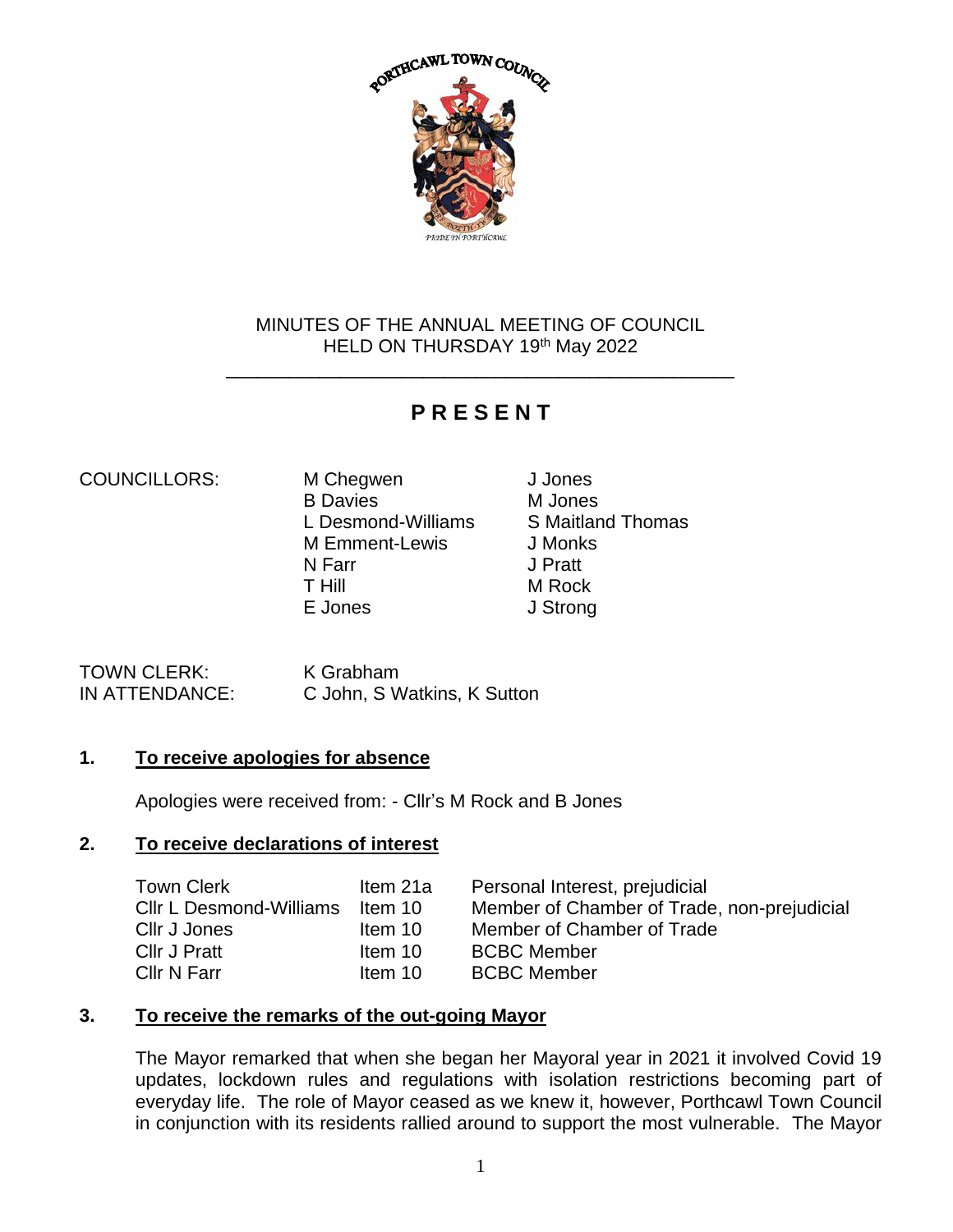advised that she was honoured to part of a ceremony to recognise all the un-sung heroes and remembering all our loved ones lost. The ceremony also recognising Residents, Emergency Services, Doctors, Nurses, Carers, Support Workers, Surgeries, Pharmacies, Traders and Businesses to name just a few.

The Mayor stated that she has been honoured to represent the Town attending varying events throughout the year.

Cllr Hill gave thanks to the Town Clerk and Deputy Mayor who gave support during this difficult and challenging period. Thanks were also given to Office Staff and Councillors for their support.

# **4. To elect a Mayor for 2022-2023 as directed in statute Local Government Act 1972 ss 15(2) and 34(2). Nominations to follow**

It was proposed by Cllr J Pratt and seconded by Cllr N Farr and

# **Resolved: Cllr Mark Chegwen be duly appointed as Mayor of Porthcawl for the ensuing year.**

# **5. Investiture of Town Mayor**

The outgoing Mayor Cllr T Hill invested Cllr M Chegwen into his respective office for 2022-2023.

# **6. To elect a Deputy Mayor. Nominations to follow**

It was proposed by Cllr N Farr and seconded by Cllr M Emment-Lewis and

# **Resolved: Cllr Jonathan Pratt be duly appointed as Deputy Mayor for the ensuing year.**

# **7. Investiture of Deputy Mayor**

The Mayor Cllr M Chegwen invested Cllr J Pratt into his respective office for 2022-2023.

# **8. To appoint committees, working groups and representatives (including appointment of any new committees and removal of any old committees) 2022/23**

The Town Clerk advised that historically Porthcawl Town Council practice was to appoint reporting committees. With modernisation of Town and Community Councils many Councils have now appointed executive committees where Full Council delegates responsibility for certain decisions to the committees. The committee then reports these decisions to Full Council in an information only report. The benefit of having an executive committee is that it expedites the democratic process to enable decisions to be taken quickly. It is a decision of Council on how they would like to structure the committees i.e. keep it as a reporting committee or change to an executive committee prior to voting on the committee item. The five-year plan committee would be a reporting committee so they would gather all the information and ideas and report back to Council.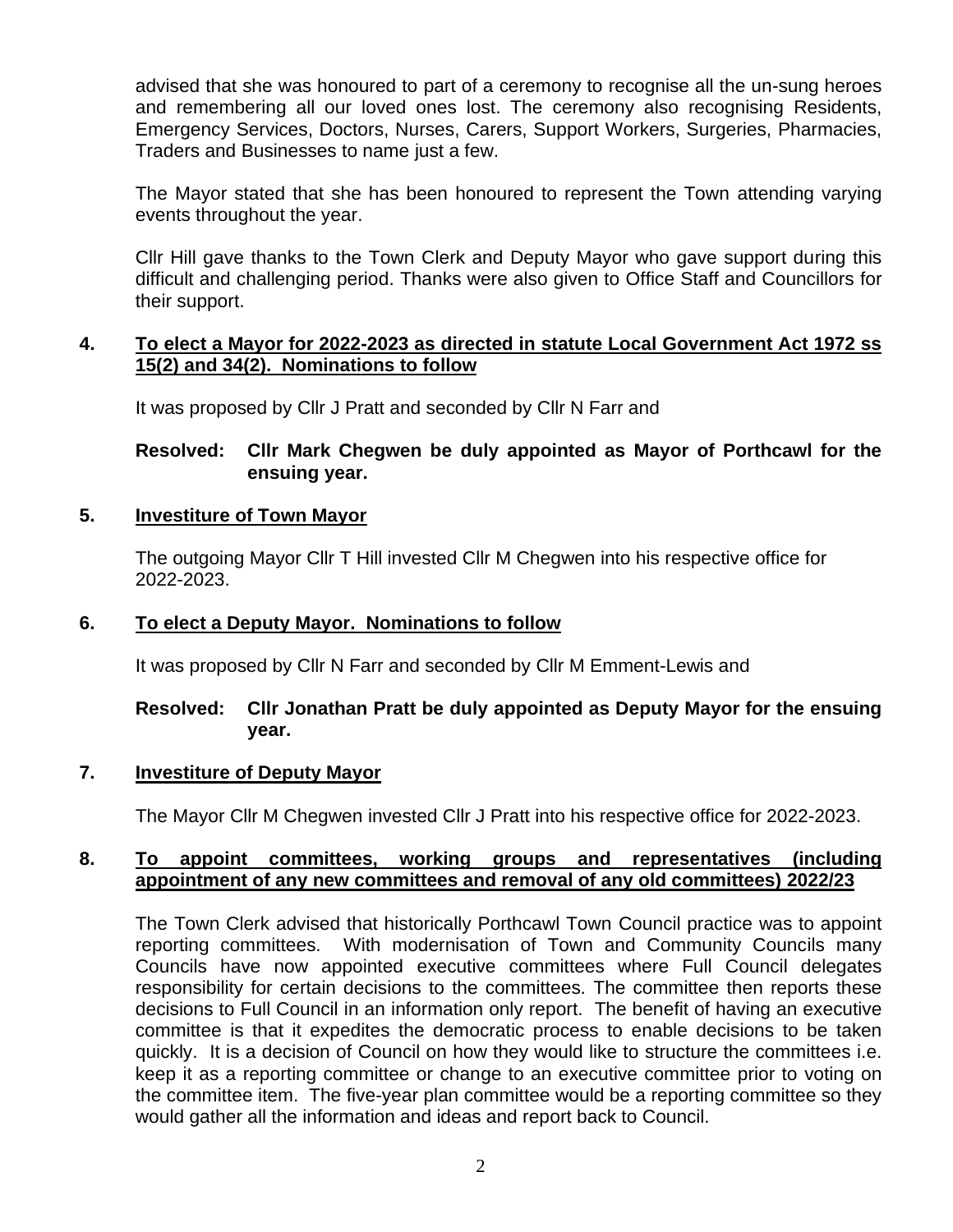Cllr N Farr raised a concern that should Council decide to go with an executive committee and they have the budget what governance would be in place. The Clerk advised that should Council agree to having executive committees there would be financial implications in doing so and that the Financial Regulations would then need to be amended to reflect the change in committee structure as this document governs the committees. It was further advised that in the induction packs already provided to each Councillor it includes a copy of the Financial Regulations and underneath the authority to spend it details the limit for each committee that they have and also the powers that the committees have.

Cllr L Desmond-Williams stated that Full Council need to have the final decision in everything. All rules and regulations of Council should go to Full Council and that Full Council Members should be aware of every single thing in Council as they are all responsible as a governmental body. Cllr Desmond-Williams and Cllr S Maitland Thomas were against changing to an executive committee.

Cllr J Pratt & Cllr M Chegwen were in favour of changing to an executive committee as a report would all be approved by Council and it would also expediate the process on the grounds in terms of permitting the committee to make decisions. Should any problems arise with this structure the committees would then liaise with the office and Council would also be made aware.

Cllr T Hill raised a concern that should certain Councillors not be a Member on a committee or any committees then how would they find out what is happening in Council. The Clerk advised that the numbers had been increased for Councillors membership on committees this year and that any decision made by the committee would be provided to Full Council as an information only report in order for any Members who are not on a committee would be made aware of any decisions made.

Cllr L Desmond-Williams proposed to keep the committees as a reporting committee. Cllr J Pratt proposed an amended proposal in views of running executive committees in Council 'That following Council receiving reports that the Council could call in any projects by the super majority (three quarters of Council) should they have any concerns and only should the need arise.

Following a vote on the amendments:-

- **Resolved: That Council accepts to move to Executive Committees on the basis that Full Council has the right to call in a project from any committee if required, however, this has to initially voted on by a super majority (three quarters of Council).**
- **Resolved: To appoint the committee representatives as listed below:-**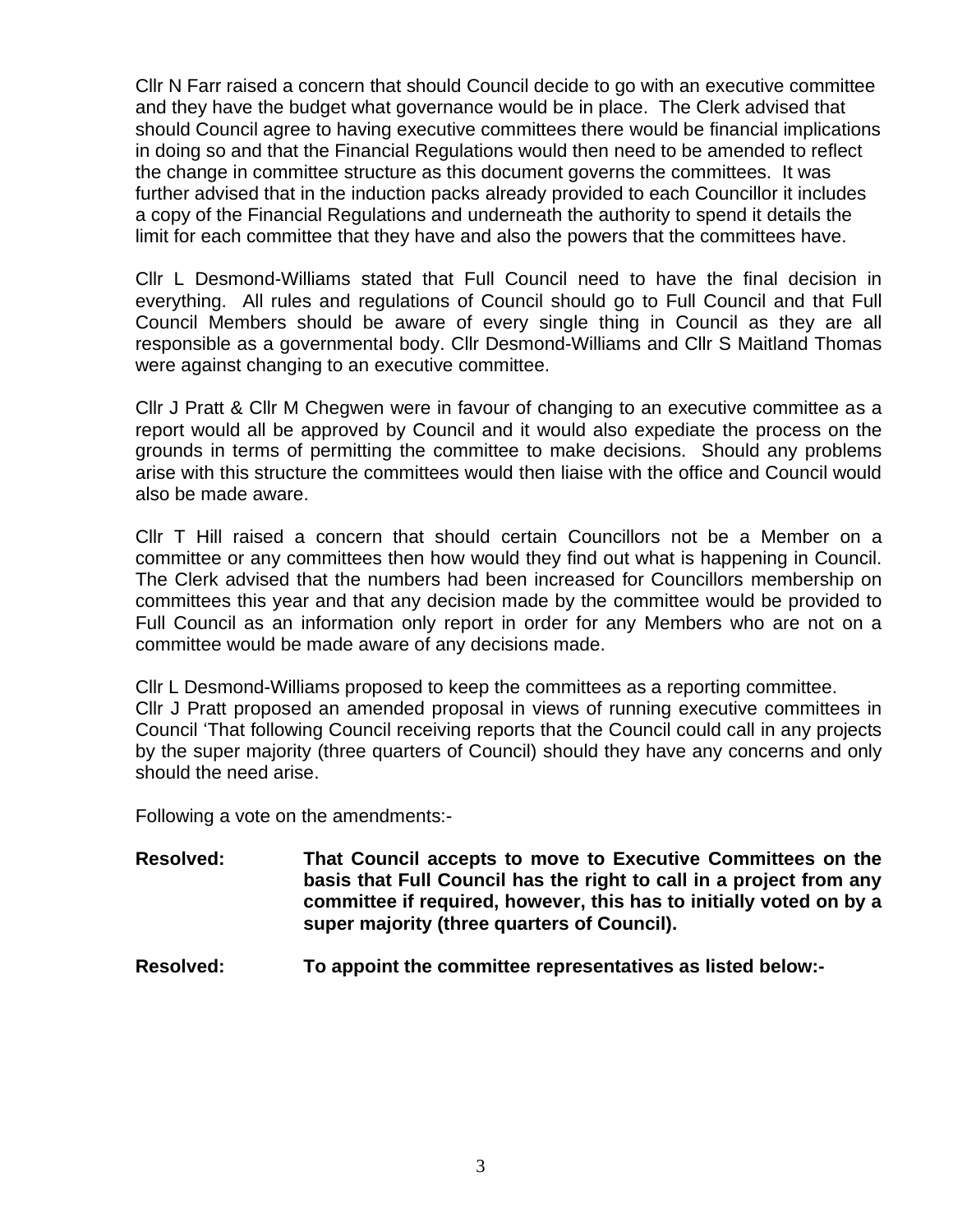| <b>Committees</b>              | <b>Councillors</b>                          |
|--------------------------------|---------------------------------------------|
| Planning (9)                   | B Davies, B Jones, E Jones, J Strong        |
| Finance & Governance (9)       | N Farr, J Jones, J Monks, J Pratt, J Strong |
| <b>Operations (9)</b>          | M Chegwen, M Emment-Lewis,                  |
|                                | N Farr, E Jones, S Maitland Thomas          |
| <b>Promoting Porthcawl (9)</b> | B Davies, M Emment-Lewis, T Hill,           |
|                                | J Jones, J Monks, J Strong                  |
| 5 Year Plan (9)                | M Emment-Lewis, T Hill, E Jones,            |
|                                | J Jones, S Maitland Thomas, J Pratt         |
| Staffing (5)                   | M Chegwen, T Hill, J Monks, J Pratt         |

# **9. To nominate Councillors to take up Representative of External Bodies 2022/2023**

**Resolved: To appoint the External Bodies representatives as listed below:-**

|                                           |                               | No. of                 |  |
|-------------------------------------------|-------------------------------|------------------------|--|
| Organisation                              | Councillor(s)                 | <b>Representatives</b> |  |
| <b>Bridgend County Borough Council</b>    |                               | 1                      |  |
| <b>Town &amp; Community Council Forum</b> | M Chegwen                     |                        |  |
| <b>Chamber of Trade</b>                   | <b>M</b> Emment-Lewis         | 1                      |  |
| <b>Cornelly Quarry Liaison Committee</b>  | J Pratt                       | 1                      |  |
| <b>Fairtrade</b>                          | E Jones                       | 1                      |  |
| <b>Awen Trust and Grand Pavilion</b>      | M Emment-Lewis, J Jones,<br>5 |                        |  |
| <b>Advisory Association</b>               | J Monks, J Strong             |                        |  |
| <b>Griffin Park Pavilion Association</b>  | S Maitland Thomas             | 1                      |  |
| <b>Newton Institute</b>                   | S Maitland Thomas             | 1                      |  |
| <b>Newton Allotment Society</b>           | <b>B Davies, J Pratt</b>      | $\overline{2}$         |  |
| <b>One Voice Wales</b>                    | M Chegwen                     | $\overline{2}$         |  |
| <b>Porthcawl St. Sebastian Town</b>       | E Jones                       | $\overline{2}$         |  |
| <b>Twinning Association</b>               |                               |                        |  |
| <b>Pubwatch</b>                           | <b>B Davies, M Jones</b>      | $\overline{2}$         |  |
| <b>SHOUT</b>                              | M Chegwen                     | 1                      |  |
| <b>Wilderness Management Group</b>        | <b>T</b> bc                   | 1                      |  |
| <b>YMCA Board of Management</b>           |                               | 1                      |  |
|                                           |                               |                        |  |
|                                           |                               |                        |  |
| PRIMARY SCHOOLS - 2022-2027               |                               |                        |  |
| <b>Newton County Primary</b>              | J Monks                       | 1                      |  |
| <b>Nottage County Primary</b>             |                               | 1                      |  |
| <b>West Park Primary</b>                  | J Strong                      | 1                      |  |
| <b>Porthcawl County Primary</b>           | J Jones                       | 1                      |  |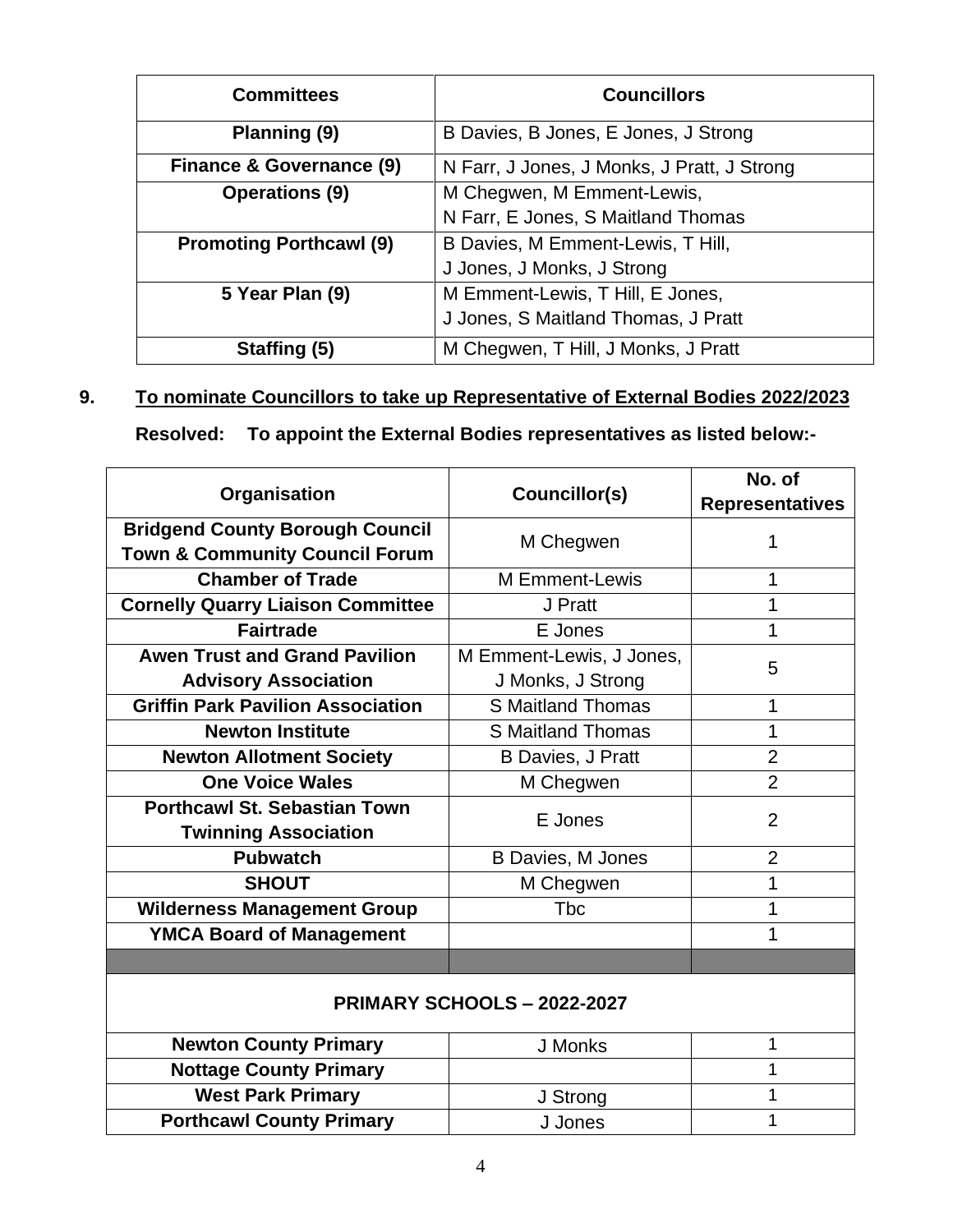# **10. To delegate or renew therefore functional power to the Town Clerk to act in respect of urgent business arising between meetings of the Council**

Cllr L Desmond-Williams stated that the Town Clerk must inform all Councillors of what she is doing and why and requested that wording be added to reflect this.

Cllr J Pratt asked for clarity as to whether the Town Clerk was expected to provide a monthly report to Council or as soon as the Town Clerk makes a decision. Cllr Desmond-Williams advised it was for any matters to be reported instantly on why she is using delegated powers.

Cllr N Farr stated that if we agree as a Council to delegate powers we should not be questioning why the Clerk is making certain decisions.

Cllr E Jones also asked for what purpose do Councillors need to have this information as the information would be reported to Council each month.

The Clerk advised that when Council were given delegated powers during this last term she had not made a decision on her own accord and that the Chair was made aware of everything going on, it was also brought to the attention of Full Council for their information. Therefore, in respect of any Council business it would continue to go through the Chair and back to Full Council.

# **Resolved: To renew the functional power to the Clerk to act in respect of urgent business arising between meetings of the Council.**

#### **11. To delegate or renew thereof functional power to the Town Clerk to make necessary payments to ensure satisfactory delivery of the Council's administration functions**

**Resolved: To renew the functional power to the Clerk to make necessary payments to ensure satisfactory delivery of the Council's administration functions.**

**12. To name Members authorised to sign cheques (Local Government Act 972 – [Section 150(5)])**

**Resolved: In accordance with the above Act and Section, that the following members be authorised to sign cheques: - Councillors S Maitland Thomas, M Emment-Lewis, J Jones and J Pratt**

# **13. To receive and approve the Financial Regulations 2022/2023**

The Clerk reminded Members that as Full Council had approved to move to Executive Committees at item 8, that the Financial Regulations would now need to be amended accordingly. It was agreed that this item be deferred until the next Full Council meeting.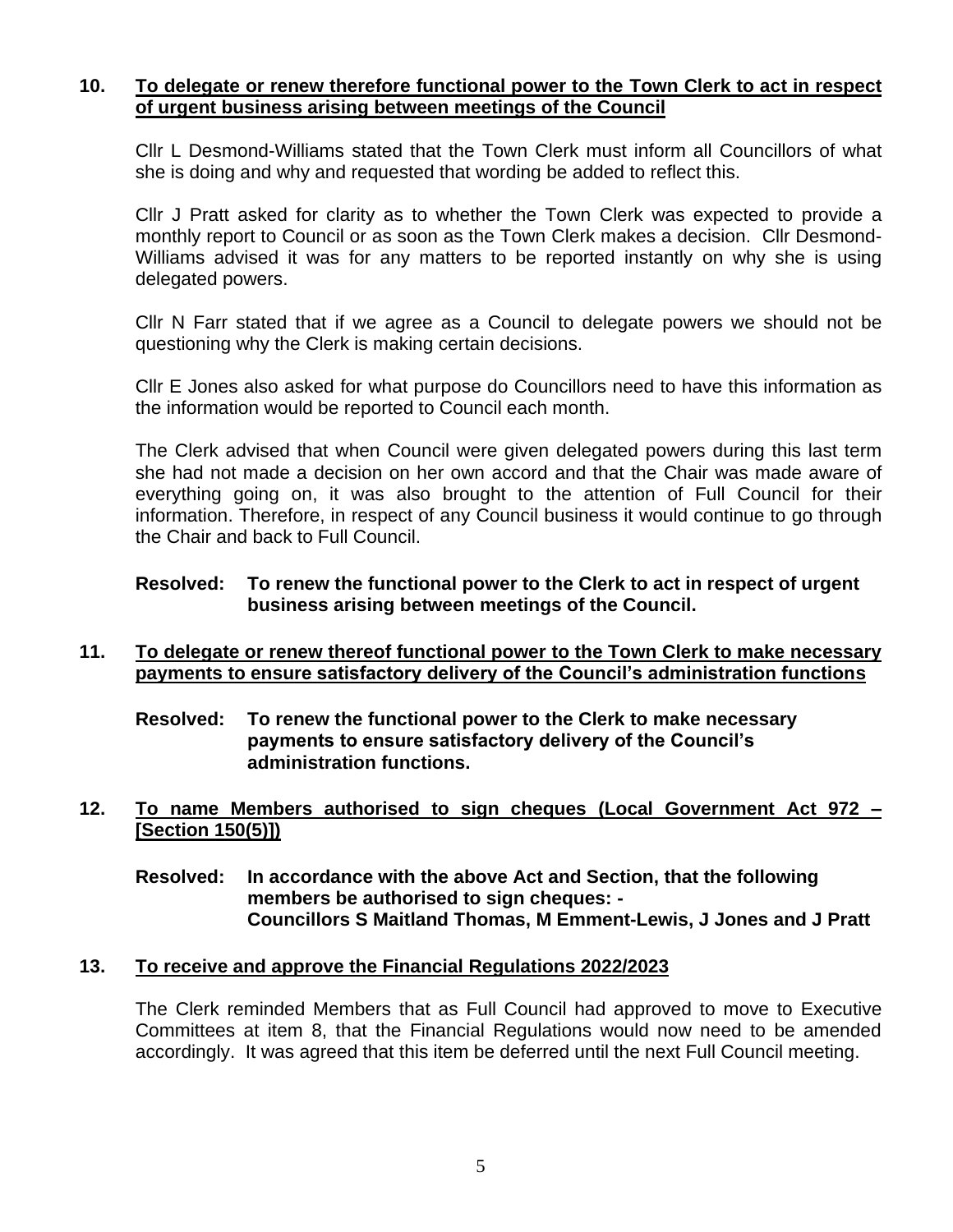# **14. To receive and approve the Standing Orders of Porthcawl Town Council 2022**

The Clerk advised that due to an audit requirement from the 2020-21 financial year it was very important that the Town Council Standing Orders were reviewed of which were considered and approved at the Full Council meeting held on 31<sup>st</sup> March 2022. However, further advice has been received from One Voice Wales and they have received a copy of Council's Standing Orders. One Voice Wales have advised that whilst they are happy with the content that they will be updating the model Standing Orders which will be released to all Town and Community Councils in September. On this basis One Voice Wales have confirmed that they are happy for the Standing Orders presented to be the Council interim Standing Orders until the model ones are released.

The Clerk further advised that one of the important points relating to Standing Order is that there is no requirement for them to be brought before Full Council if changes are made of a legal nature. However, if a Councillor wishes to add, vary or revoke a non-statutory item in the Standing Orders the process is listed under 26b which must be followed.

The Town Clerk is able to bring amended Standing Orders in draft format to Full Council for consideration if they are non-statutory or legislative requirements.

Cllr Desmond enquired about item 12f in the Standing Orders relating to the retaining of draft minutes. The Clerk advised that this item relates to draft minutes and the actual minutes are placed on the Town Council website. The timescales for keeping Council minutes is outlined in Council's Data Retention Policy.

Cllr Desmond-Williams further enquired about item 15b in the Standing Orders relating to the delivery/posting of Council agendas. It was requested that an addition be added to the Standing Orders to include that the agendas be posted or hand delivered. The Clerk advised Cllr Desmond-Williams that should she wish to receive the agendas by post/hand delivered then she would need to provide in writing an address of where she would like the agenda delivered to in order for Council to keep this on record. The Clerk further advised Cllr Desmond-Williams that should the Council agenda be posted then once they have been posted staff have fulfilled their obligation of the papers being delivered and any issues with not receiving the papers would sit with Royal Mail. Should the agenda not be received it would be up to Cllr Desmond-Williams to bring this to the attention of the Town Clerk. If papers have not been received prior to the meeting it would not invalidate the Council meeting, as happened previously, as the papers would additionally still continue to be served electronically. It was explained that the Council are aiming to reduce the carbon footprint by asking Councillors to come to the office to collect their papers. However, under the LGA Election 2021 Council are required to hand deliver/post agendas if requested.

# **Resolved:- That Council approves the Standing Orders of Porthcawl Town Council 2022.**

- **15. To re-adopt the following policies:**
	- **a) Bullying & Harassment Policy**
	- **b) Member & Officer Protocol**
	- **c) Training & Development Policy**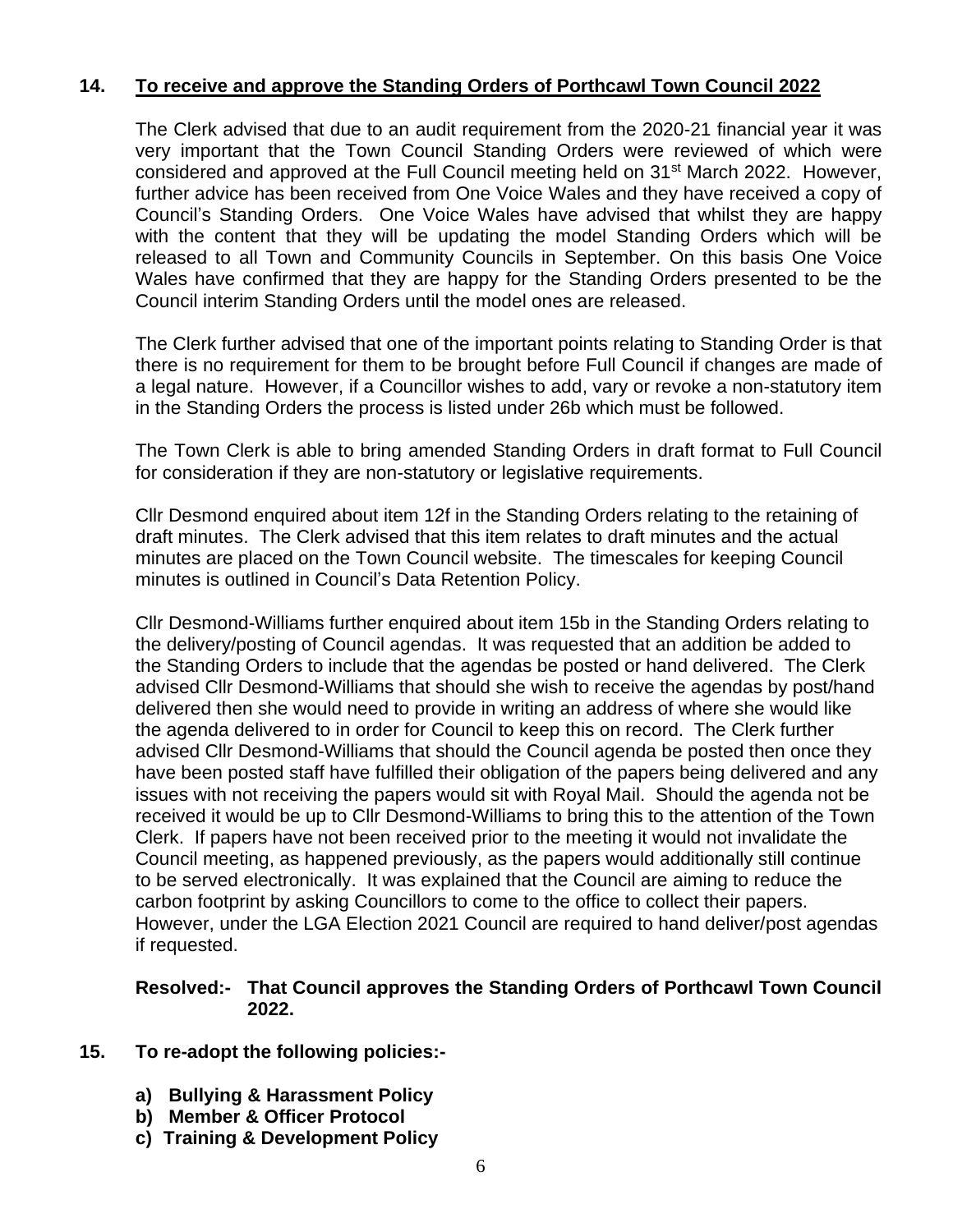- **d) Flexible Working Policy**
- **e) Data Retention Policy**
- **f) Reserves Policy**
- **g) Investment Policy**
- **h) Bio-diversity Policy**

**Resolved: To accept all the policies above as presented to Council.**

# **16. To agree the Mayoral Allowance 2022/23**

*Cllr M Chegwen and his Consort Mrs Chegwen left the room whilst this item was being discussed.*

# **Resolved: The Mayor to receive a Mayoral Allowance for 2022/2023 of £1,500 (s.15 (5) and s.34 (5) Local Government Act 1972).**

*Cllr M Chegwen and Mrs Chegwen returned to the room.*

*Cllr J Pratt left the room whilst this item was being discussed.*

# **Resolved: The Deputy Mayor to receive a Deputy Mayoral Allowance for 2022/2023 of £500 (s.15 (5) and s.34 (5) Local Government Act 1972).**

# **17. To agree recommendations from the Independent Renumeration Panel for Wales**

The Clerk advised that there was a mandatory Town Councillor allowance of £150 for each Councillor and there would be no vote to be taken as it would be the decision of each individual Councillor as to whether or not they wish to claim this allowance.

The Clerk provided details of all the recommendations from the Independent Remuneration Panel for Wales.

The Clerk advised Members that Council had not been made aware of the attendance allowance determination from the Independent Renumeration Panel for Wales prior to the precept being done, therefore, the attendance allowance is not included in the precept for 2022/2023. However, should the attendance allowance be agreed by Council there is no obligation on a Councillor to claim it if they do not wish to do so. Also, a Member in receipt of financial loss compensation will not be entitled to claim attendance allowance for the same event.

# **Resolved: To implement and approve payment of £500 Senior Role for each Chair of each Committee.**

**Resolved: To implement and approve payment to Members travelling costs for attending approved public duties by public transport or alternatively HMRC mileage allowance at 45p per mile up to 10,000 miles, 25p per mile over 10,000 miles, 5p per mile for carrying a passenger, 24p per mile for private motorcycles and 20p per mile for riding a bicycle.**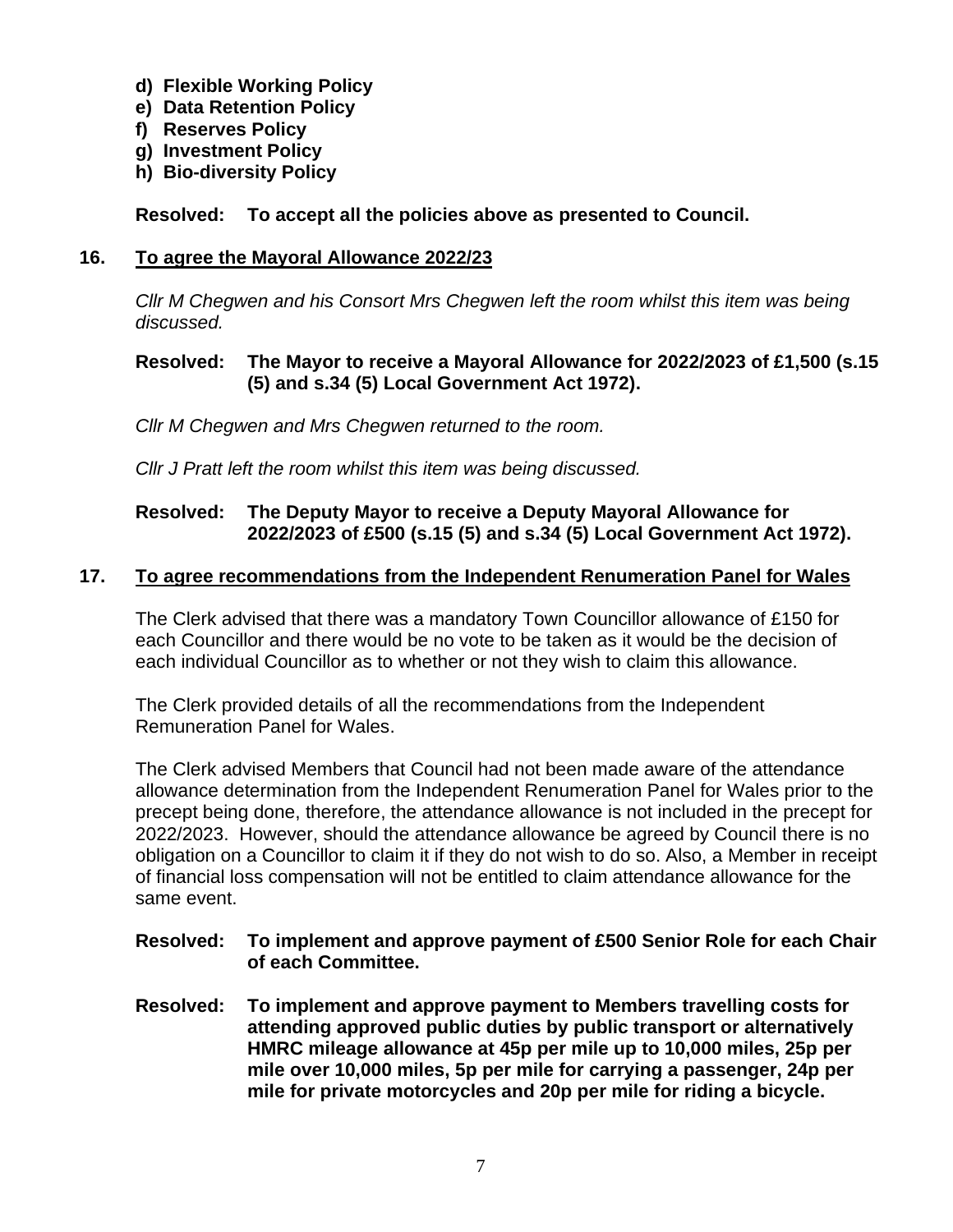- **Resolved: To implement and approve overnight stay expenses for Members carrying out particular duties at the rate of £28 per 24hour period for meals including breakfast when it is not provided, £200 for an overnight stay in London, £95 for an overnight stay anywhere else in UK and £30 to stay with family or friends overnight. Receipts would need to be provided.**
- **Resolved: To implement and approve financial loss compensation for each Member where such loss occurs for attending approved duties such as taking time off work to attend a public duty of Council for loss of income. The rate is £57.20 for each period not exceeding 4 hours and up to £114.40 for a period exceeding 4 hours but not exceeding 24 hours.**
- **Resolved: To implement and approve an attendance allowance for Members, however, to set a limit of a rate not exceeding £30.00 per evening of meeting(s).**

# **18. To note the attendance record for 2021/2022**

It was agreed for the attendance record to be amended to illustrate that both Councillors S Maitland Thomas and previous Councillor L Tallon-Morris attended Council meetings in May 2021.

**Resolved: To note the attendance record 2021/2022 for information.**

# **19. To consider arrangements for the filling of two Councillor vacancies through the process of co-option**

# **Resolved: That Council proceeds with co-option for the two current Councillor vacancies in the Rest Bay Ward.**

# **20. To receive comment and any relevant information Town Clerk & RFO**

The Town Clerk advised that there were timetables for the Council meetings for the forthcoming year of which would be circulated at the end of the meeting. A copy of the timetable has already been circulated via e-mail to all Councillors.

The Town Clerk welcomed all newly elected Councillors to Porthcawl Town Council. The Clerk advised that along with herself and other members of staff we are here to help and to work with and alongside Councillors. The Clerk advised that her first year in post has been extremely challenging, however, she is very much looking forward to a constructive and positive working relationship with all Councillors going forward.

*Members agreed to go into a closed session. (Admissions to Meetings) Act 1960, in view of the confidential nature of the about to be transacted, it is advisable in the public interest that the press and public are excluded from the next agenda items.*